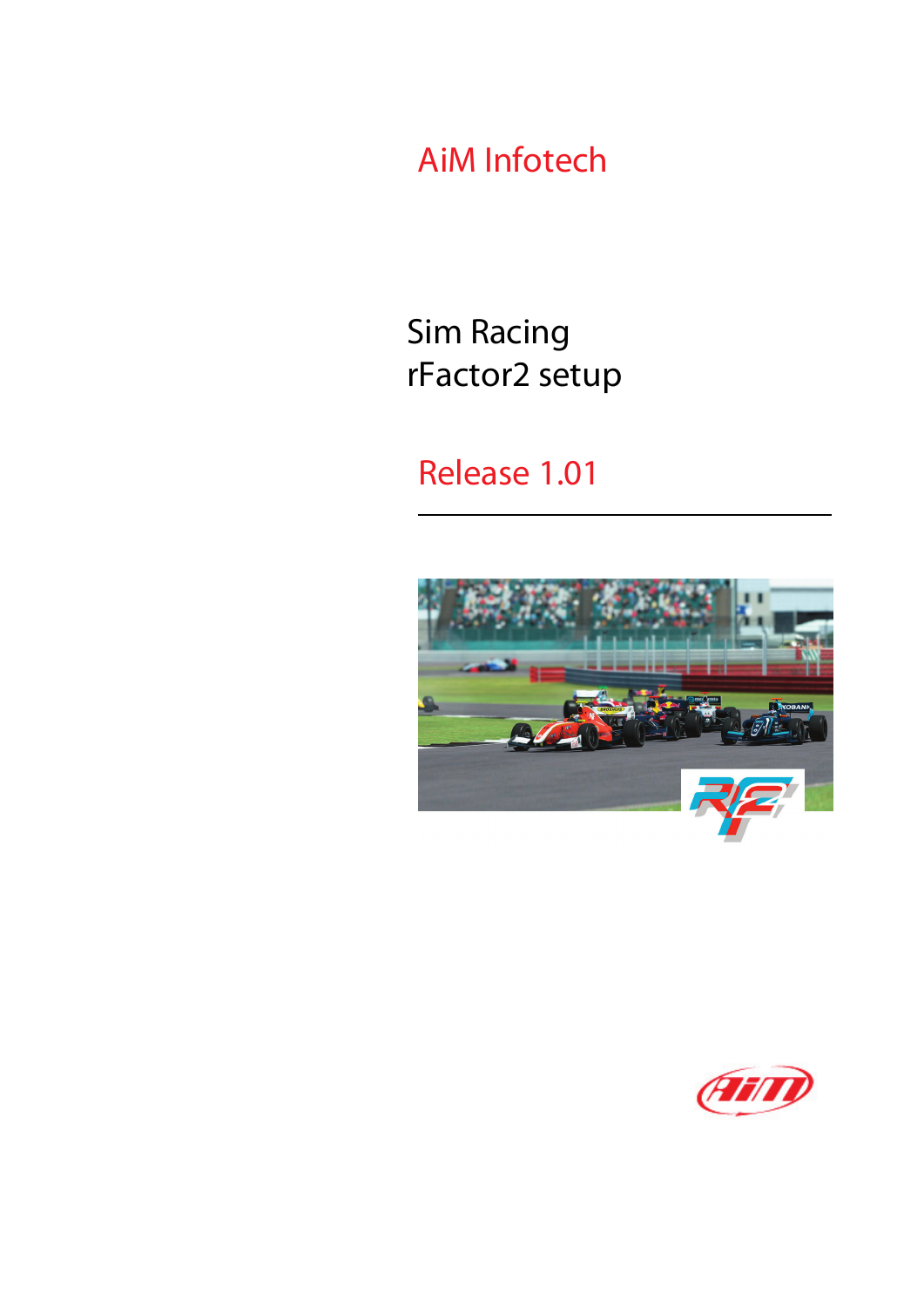

# 1 – rFactor 2

In this guide we'll see in a few steps how to generate telemetry data from rFactor 2 with our software RaceStudio 3 and how to start analyzing them.

# 2 – Preliminary settings

Download RaceStudio 3 from the website [www.aim-sportline.com/en/sw-fw-download.htm](http://www.aim-sportline.com/en/sw-fw-download.htm) and install it. After the process is completed you'll also find that RaceStudio 2 has been installed in your PC, this is the software that you'll use to analyze your telemetry data.

- Now run RaceStudio 3 and in the *Preferences* menu go to *Conversion* and *Settings*. In this section there are the following fields and options:
	- o The path to the folder where data to be analyzed are stored. This path can be customized using the icon at the end of the line
	- o A checkbox for the Race Studio Analysis converter selection.
	- o A checkbox you can choose in rFactor 2 if you want all the available channels to be logged instead of the default list (the complete lists are in the appendix).

It's recommended to flag the RS2 checkboxes; doing so you will make RaceStudio 3 to monitor the folder in which the simulator saves the telemetry files. If you prefer to check it manually you can however use the batch conversion option available in the *Preferences* – *Conversion* menu.

| <b>RSP</b> Settings for Import of Files                                              |              | $\times$ |
|--------------------------------------------------------------------------------------|--------------|----------|
| <b>iRacing</b>                                                                       |              |          |
| C:\Users\emiliano.bina.AIM-TECH\Documents\iRacing\telemetry\                         |              | Ø        |
| <b>RS2 Analysis</b><br>∣V                                                            | All channels | ∣∽∣      |
| Assetto Corsa Competizione                                                           |              |          |
| C:/AIM_SPORT/RaceStudio3/user/data/AssettoCorsaCompetizione/                         |              | Ø        |
| <b>RS2 Analysis</b>                                                                  | All channels |          |
| rFactor2                                                                             |              |          |
| C:\Program Files (x86)/Steam/steamapps/common/rFactor 2 Demo/UserData/AiM_telemetry/ |              | Ø        |
| <b>RS2 Analysis</b>                                                                  | All channels |          |
|                                                                                      |              |          |
|                                                                                      |              |          |
|                                                                                      |              |          |
|                                                                                      |              |          |
|                                                                                      |              |          |
|                                                                                      |              |          |
| OK                                                                                   | Cancel       |          |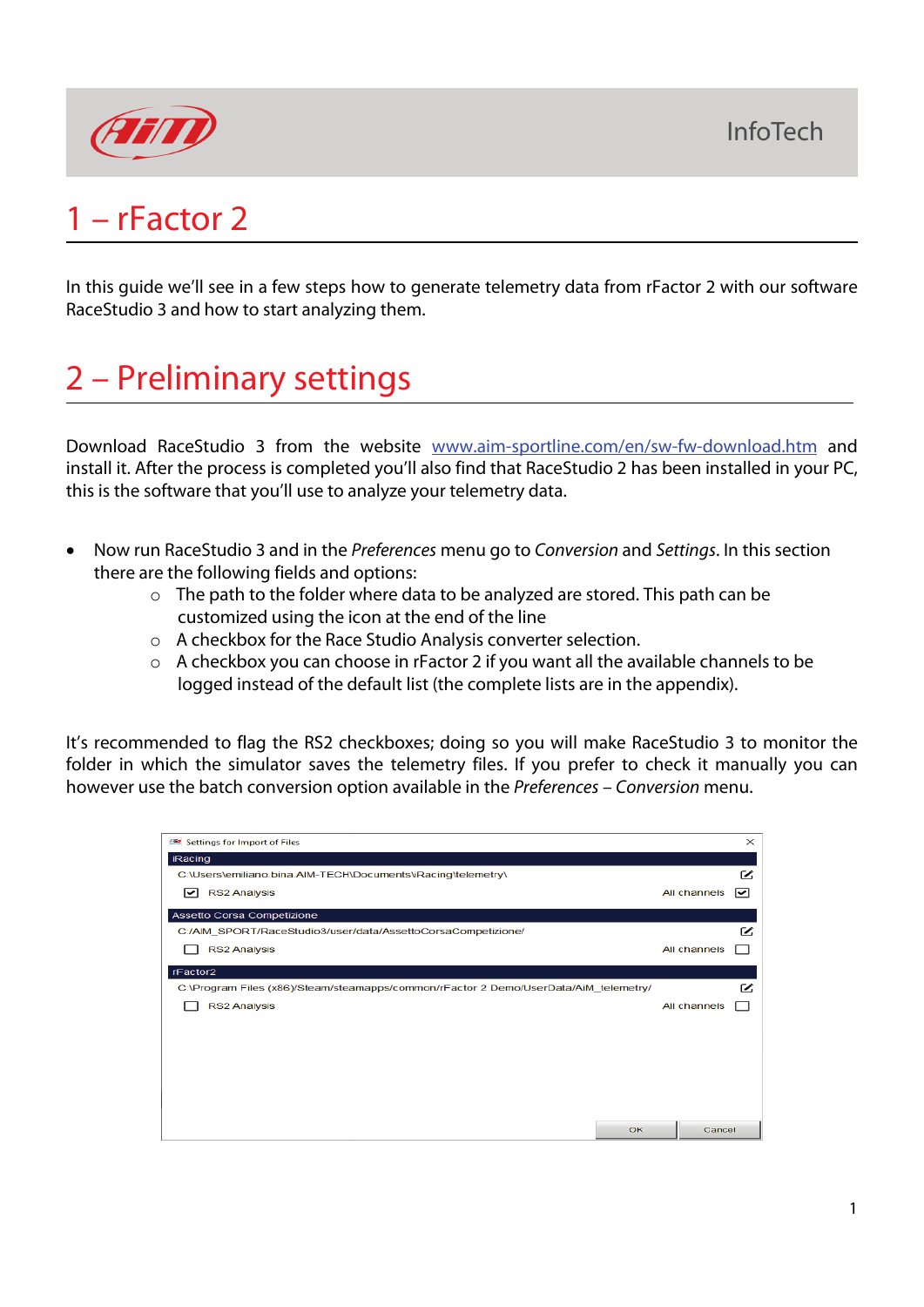

Inside RaceStudio 3 you'll find a small application, the AiM Simulator Manager (ASM). ASM needs to be running while you are using the simulator and will allow you to record the telemetry data.

To select how this application should be launched, enter the RaceStudio 3 *Preferences* menu, then go in *AiM Sim Racing* section and make your choice if this should run automatically or manually (setting ASM to run at OS Startup is recommended).



The first time that you'll use the ASM, you'll simply have to choose what simulator you are going to use, clicking the start button and choosing it from the options.

| AiM Simulator Manager                                  | AiM Simulator Manager                                 |                              |
|--------------------------------------------------------|-------------------------------------------------------|------------------------------|
| <b>Start Simulator Stream</b><br>Stop Simulator Stream | $\Gamma$<br><b>Start Simulator Stream</b>             | <b>Stop Simulator Stream</b> |
| Simulator connection closed<br>Ext<br>High in Tray     | Simula Racing<br>AssettoCorsaCompetizione<br>rFactor2 | Egit<br>High in Tray         |

From the second time, ASM remembers your choice and based on the launch option chosen, it will start recording data during the race and will stop when the session will be over (so you don't have to press the stop button of the ASM).

• ASM to generate telemetry data from rFactor 2 copies automatcally a little plugin (rF2AiMPlugin.dll) in the rFactor 2 folder. In order to make this plugin work , only the first time that you use ASM you need to launch it **before** rFactor 2. There is no problem if you forget it , ASM will remind you by an on-screen warning.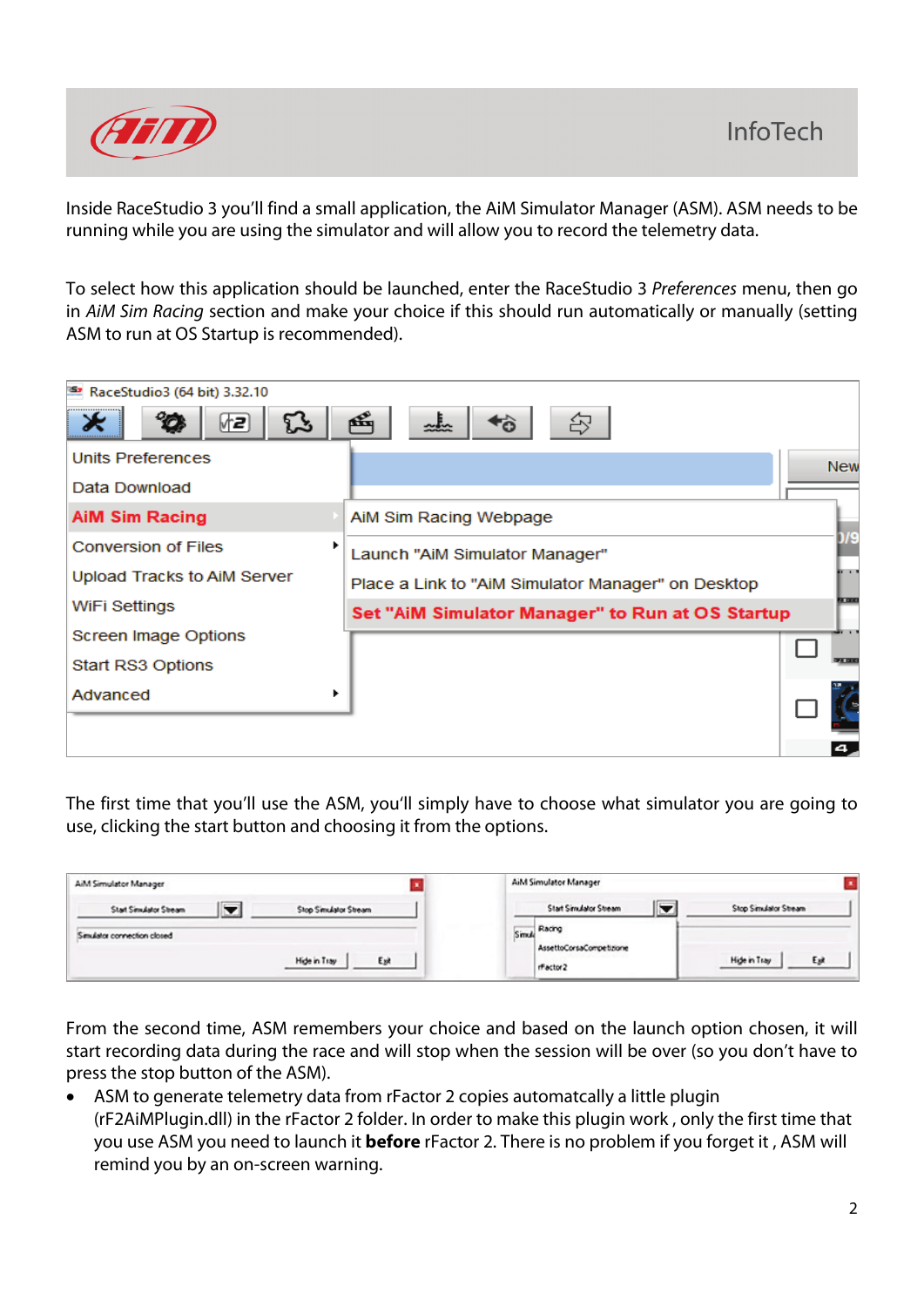

# 3 – Drive and get data

Once everything is properly set, there are few steps left

- Run rFactor 2 and enjoy!
- At the end of the session the data will be stored in the default folder: rFactor2\userData\AiM\_telemetry.
- Now you have to import the data and convert them in DRK format. To do this go to the *Preferences* menu , then *Conversion of Files* and select the files that you need. In few seconds RaceStudio2 Analysis will automatically open the last session files and you'll be able to start analyzing the data and checking every single detail of your performance!

| RaceStudio3 (64 bit) 3.32.10 |                                              |
|------------------------------|----------------------------------------------|
| B<br>[√2                     | 嚼<br>纪<br>ᅹ                                  |
| <b>Units Preferences</b>     |                                              |
| Data Download                |                                              |
| AiM Sim Racing               |                                              |
| <b>Conversion of Files</b>   | Settings                                     |
| Upload Tracks to AiM Server  | 2 New "iRacing" File(s) Available for Import |
| <b>WiFi Settings</b>         |                                              |
|                              | <b>Batch Convert</b>                         |
| <b>Screen Image Options</b>  |                                              |
| Start RS3 Options            |                                              |
| Advanced                     |                                              |

| RS                            | <b>Batch Conversion</b> | ×          |  |
|-------------------------------|-------------------------|------------|--|
| Folder                        | File(s)                 | Converting |  |
| <b>Export Formats</b>         |                         |            |  |
| AiM drk [RS2Analysis data]    |                         |            |  |
| AiM CSV [RS2Analysis style]   |                         |            |  |
| AiM CSV [SCCA Specifications] |                         |            |  |
| Google(TM) kml                |                         |            |  |
|                               |                         |            |  |
|                               |                         |            |  |
|                               |                         |            |  |
|                               |                         |            |  |
|                               |                         | Exit       |  |
|                               |                         |            |  |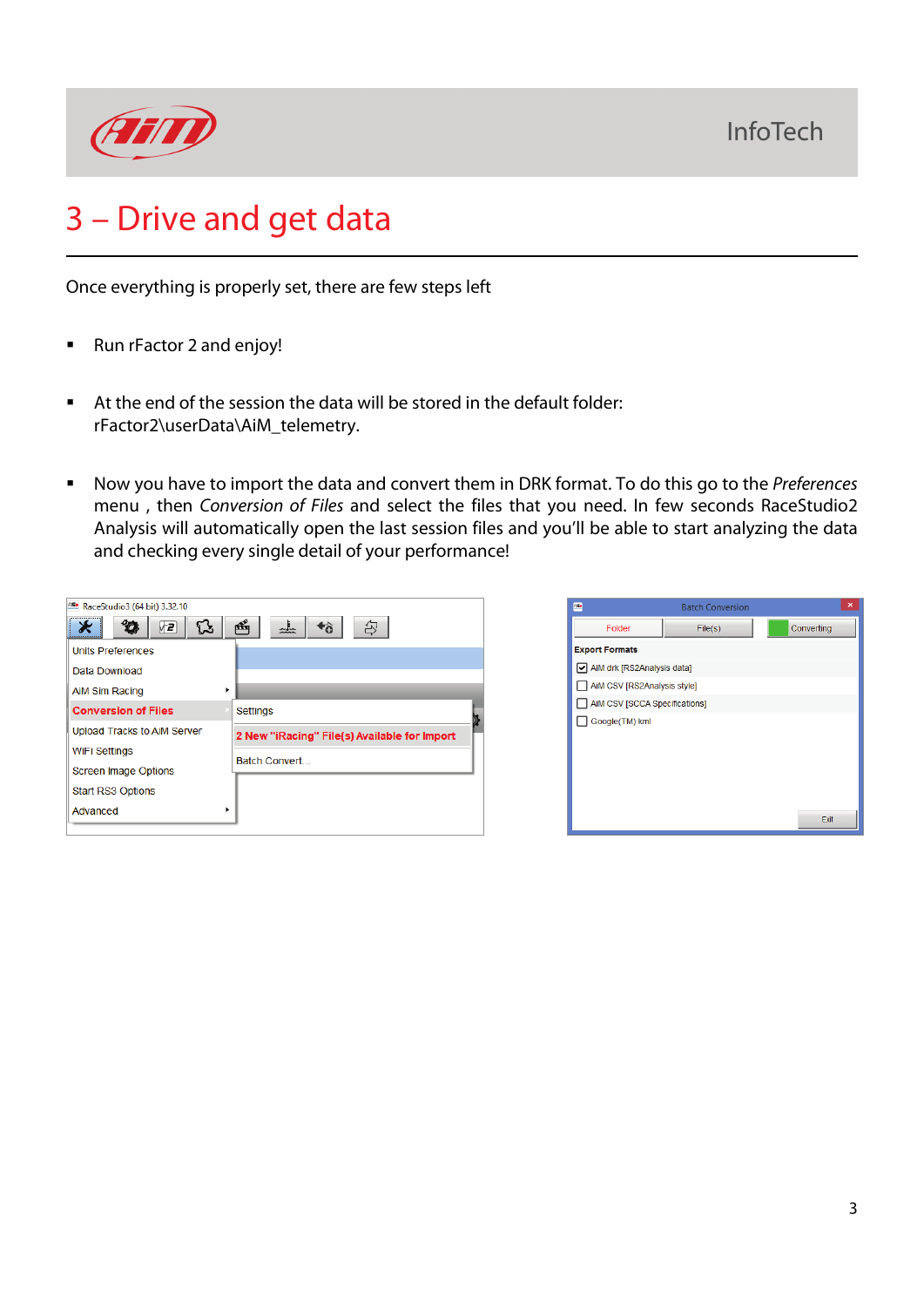

### **Default channel**

| <b>CHANNEL NAME</b> | <b>FUNCTION</b>                | <b>CHANNEL NAME</b>  | <b>FUNCTION</b>               |
|---------------------|--------------------------------|----------------------|-------------------------------|
| LapDist             | Lap distance                   | PitchRate            | Pitch rate                    |
| ClutchRPM           | Pitch rate                     | OilT                 | Oil temperature               |
| <b>RPM</b>          | Engine RPM                     | WaterT               | Water temperature             |
| RollRate            | Roll rate                      | Acc_lat              | Lateral accelerometer         |
| Acc_lon             | Longitudinal accelerometer     | Acc_up               | Vertical accelerometer        |
| Speed               | Vehicle speed                  | LapDist_scoring      | Lap distance scoring          |
| Sector              | Sector number                  | <b>TotalLaps</b>     | Total laps number             |
| TurboBoost          | Turbo boost                    | YawRate              | Yaw rate                      |
| <b>Brake</b>        | Brake pressure                 | <b>BrakeBiasRear</b> | Rear brake bias               |
| EngineTorque        | Engine torque                  | Fuel                 | Fuel level                    |
| MaxRPM              | Maximum RPM value              | Steer                | Steering                      |
| Clutch              | Clutch position                | East                 | Vehicle pos (east coordinate) |
| North               | Vehicle pos (north coordinate) | Session              | Session number                |
| Speed_lat           | Lateral speed                  | Speed_lon            | Longitudinal speed            |
| Speed_up            | Vertical speed                 | Up                   | Vehicle pos (vertical coord)  |
| Gear                | Selected gear                  | Throttle             | Throttle position             |
| Counter             | Counter                        | LapNumber            | Lap number                    |
| TimeInLap           | Total lap time                 | GPS_Gyro             |                               |
| GPS_Altitude        |                                | GPS_Heading          |                               |
| GPS_LatAcc          |                                | GPS_LonAcc           |                               |
| GPS_PosAccuracy     |                                | GPS_Nsat             |                               |
| GPS_SpdAccuracy     |                                | GPS_Speed            |                               |
| GPS_Slope           |                                |                      |                               |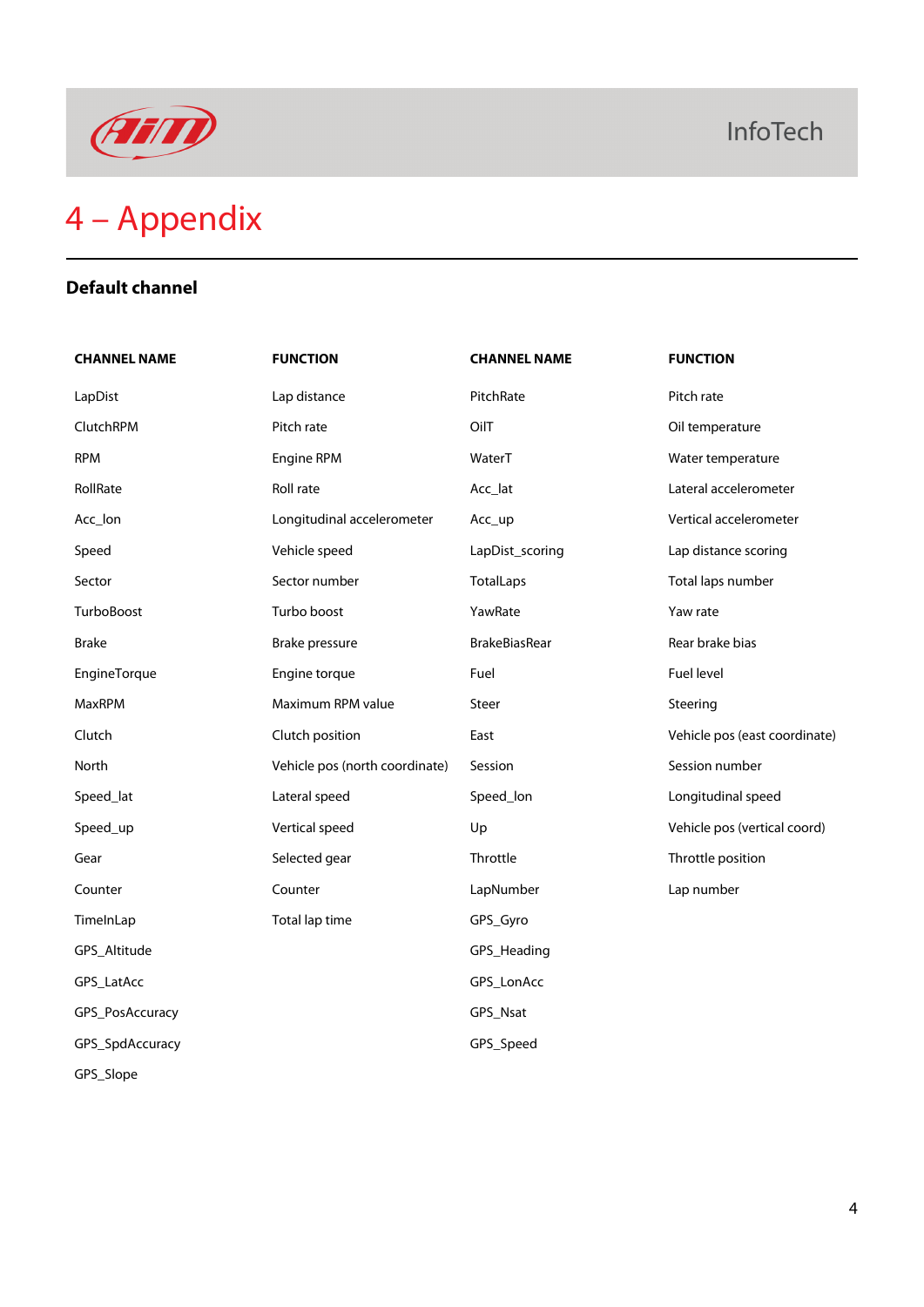

### **All channel**

## **CHANNEL NAME FUNCTION CHANNEL NAME FUNCTION**

LapDist Lap distance Lap distance NumRedLights Red lights number NumVeichles Mumber of vehicles Raining Raining Rain (weather) StartLight Start light Start light Start In the Yellow Flag State Start In the Start In Start light Start In t PitchRate **Pitch rate** Pitch rate **Pitch RPM** Clutch RPM **Clutch RPM** OilT Oil temperature RPM Engine RPM WaterT **Water temperature** RollRate Roll Relate Roll rate Acc\_lat **Lateral accelerometer** Acc\_lon **Constanting Longitudinal accelerometer** Acc\_lon Acc\_up Vertical accelerometer Speed Vehicle speed EstimatedLapTime Estimated lap time HeadLights Head lights InPits IndividualPhase Individual phase LFBrakePressure Left front brake pressure LFBrakeTemp Left front brake temp. LFGroundVel Front left wheel ground speed LFLatGroundVel Front left wheel lat ground speed LFLatPatchVel Front left patch speed LFLonGroundVel Front left wheel long ground speed LFLonPatchVel Front left longitudinal patch speed LFPatchVel Front left wheel patch speed LFRideHeight Front left ride height LFRotation Left front rotation LFSuspForce Front left suspension force LapDist\_Scoring Lap distance scoring LapStartTime Time from lap start LapsBehindLeader Laps behind race leader LapsBehindNext Laps behind preceding driver MaxWetness Maximum wetness NumPenalties Number of penalties NumPitStops Number of pit stops PathLateral Philosophy and PitState PitState PitState PitState PitState PitState PitState PitState PitState PitState PitState PitState PitState PitState PitState PitState PitState PitState PitState PitState PitState PitSta Place PosX\_scoring PosX\_scoring Post Position scoring (x axis) PosY\_scoring Position scoring (y axis) Posz\_scoring Post in Position scoring (z axis) Qualification Qualification Sector Sector number TimeBehindLeader Time difference from race leader TimeBehindNext Time difference from next driver TimeIntoLap Lap time TotalLaps Total laps number TrackEdge Track edge TrackTemp TrackTemp TrackTemp Track temperature TurboBoost Turbo boost WindSpeed Wind speed

YawRate Tawrate **Yawrate Yawrate** Brake Brake Brake Brake Brake Brake Brake Brake Brake Pressure

BrakeBiasRear Rear brake bias EngineTorque Engine torque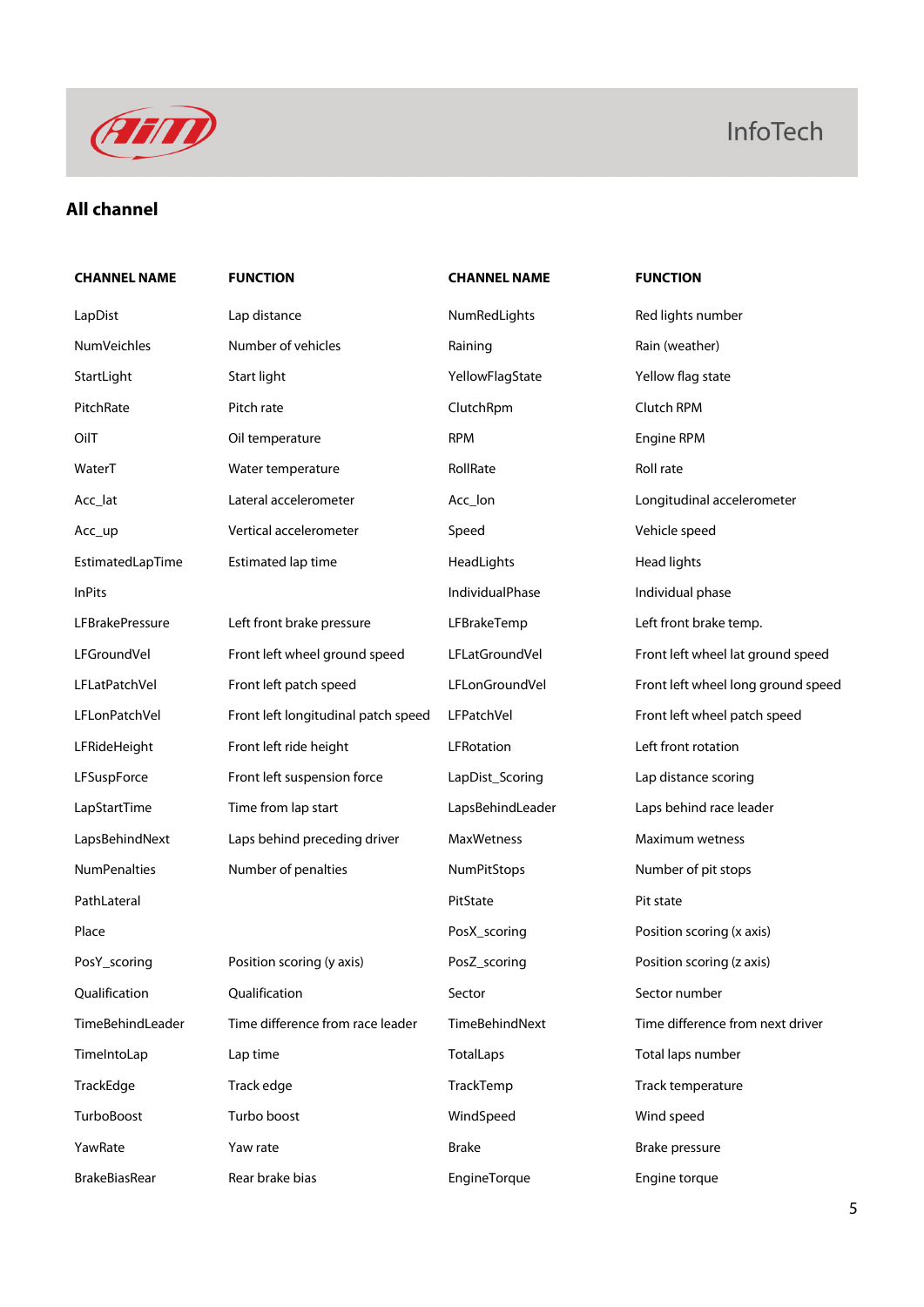

Fuel **Fuel Level Communist Communist Communist Communist Communist Communist Communist Communist Communist Communist Communist Communist Communist Communist Communist Communist Communist Communist Communist Communist Commu** Steer Steering BrakeFilt BrakeFilt BrakeFilt Brake filter Clutch Clutch position ClutchFilt ClutchFilt Clutch filter Flag Flag Flag InGarageStrall LFDetached Front left wheel detached LFFlat Front left wheel flat LFSurfType Left front surface type LFTireLoad Left front tire load LRBrakePressure Left rear brake pressure LRBrakeTemp Left rear brake temperature LRdetached **Rear left wheel detached Rear LRFlat** Rear left wheel flat

LRInnerTireTempOut Rear left wheel inner temp output LRLatForce Left rear latitudinal force LRLonForce **Left rear longitudinal Force** LRLonGroundVel Rear left wheel ground speed LRLonPatchVel **Rear left wheel lon patch speed** LRPatchVel Rear left wheel patch speed LRPressure Left rear wheel pressure LRRideHeight Left rear ride height LRSurfType Left rear surface type LRSuspDeflection Rear left suspension deflection LRSuspForce **Rear left suspension force** Rear LRTireLoad Left rear tire load LRToe Rear left wheel toe LRVertTireDeflectio Rear left vertical tyre deflection LRWear Left rear wheel wear LRWheelYlocation Rear left wheel location (y axis)

CountLapFlag Lap flag counter East Vehicle position (east coordinate) LFCamber Left front camber LFCarcassTemp Front left wheel carcass temperature LFGripFact Front left wheel grip factor LFInnerTireTempCent Front left wheel inner temp Central LFInnerTireTempIn Front left wheel inner temp In LFInnerTireTempOut Front left wheel inner temp out LFLatForce Left front latitudinal force LFLonForce Left Front Longitudinal Force LFPressure Left front wheel press LFSurfTempCenter Front left wheel central temp. LFSurfTempIn Left front surface temperature in LFSurfTempOut Left front surface temperature out LFToe Left front toe LFVertTireDeflectio Front left wheel vertical deflection LFWear Left front wear LFWheelYLocation Front left wheel location (y axis) LRCamber Left rear tire camber LRCarcassTemp Rear left wheel carcass temperature LRGripFat **Rear left wheel fat grip** LRGroundVel Rear left wheel ground speed LRInnerTireTempCent Rear left wheel central temp. LRInnerTireTempIn Rear left wheel inner temp. input LRLatGroundVel Rear left wheel lateral speed LRLatPatchVel Rear left wheel lateral patch speed

LRRotation Left rear rotation LRSurfTempCenter Rear left wheel surface temp center LRSurfTempIn Rear left wheel surface temp In LRSurfTempOut Left rear surface temperature out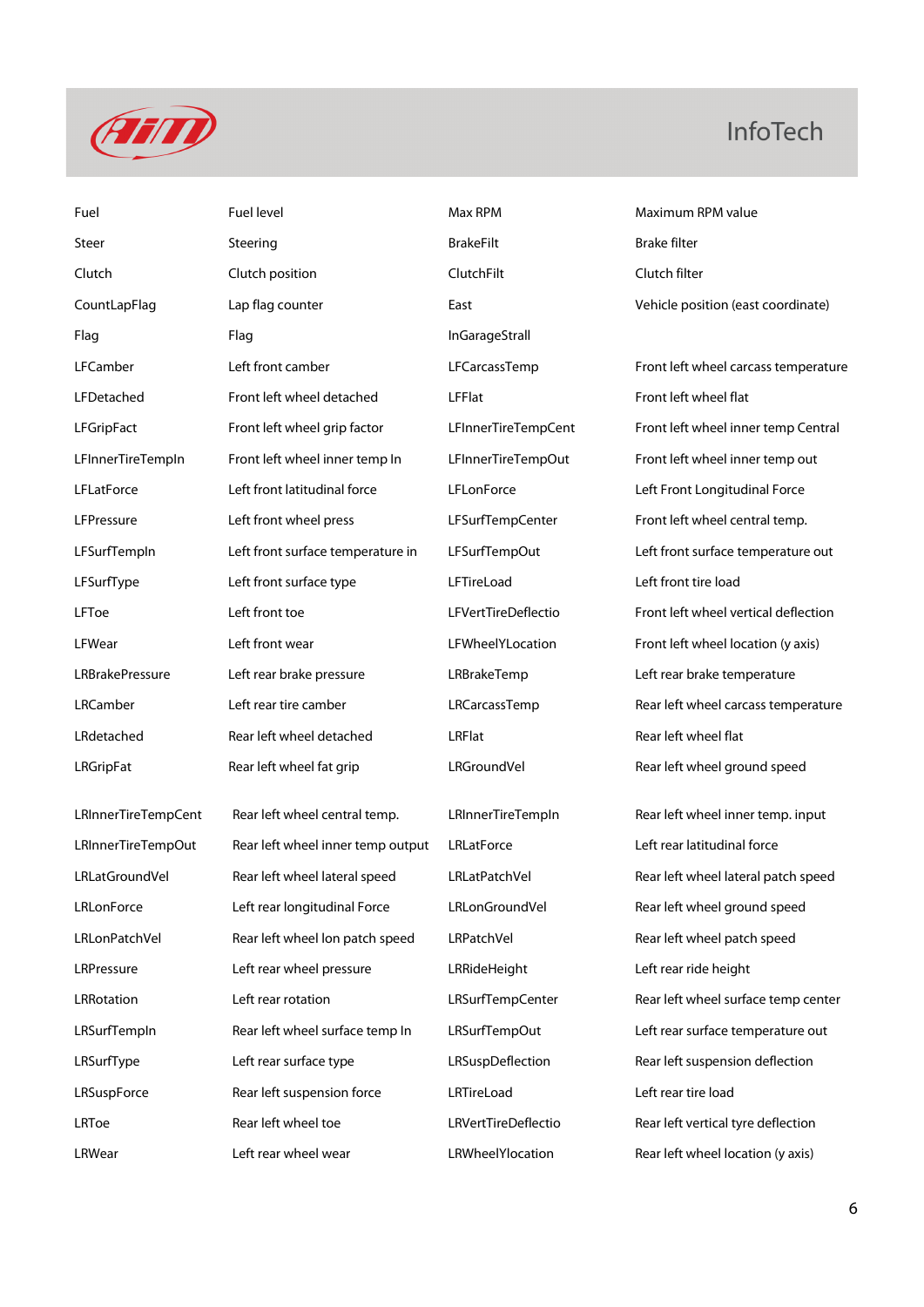

North Vehicle pos (north coordinate) RFBrakePressure Right front brake pressure RFBrakeTemp Right front brake temperature RFCamber RET Right front tire camber RFCarcassTemp Front right wheel carcass temp RFDetached Front right wheel detached RFFlat Front right wheel flat RFGripFact Front right grip factor Front right grip factor RFGroundVel Front right wheel ground speed RFInnerTireTempCent Front right tire inner temp cent RFInnerTireTempIn Front right tire inner int temp RFInnerTireTempOut Front right tire inner temp out RFLatPatchVel Front right wheel lat patch speed RFLonForce Right front longitudinal force RFPatchVel Front right wheel patch speed RFPressure RFP RFP Right front wheel press RFRideHeight Front right wheel ride height RFRotation REROT Right front rotation RFSurfTempOut Front right surface temp out RFsurfType Front right surface type RFSuspDeflection Front right suspension deflection RFSuspForce Front right suspension force RFTireLoad Right front tire load RFToe RETO RETITE RETO RETITE RETO RETITE RETO RETITE RETO RETURN RETO RETURN RFVertTireDeflectio Front right tire vertical deflection RFWear Front right wheel wear RFWheelYLocation Front right wheel location (y axis) RRBrakePressure Right rear brake pressure RRBrakeTemp Rear right brake temperature RRCamber Right rear tire camber RRCarcassTemp Rear right wheel carcass temp RRDetached Rear right wheel detached RRFlat Rear right wheel flat RRGripFact Rear right wheel grip factor RRLatPatchVel Rear right Rear Research RRLonForce Relates Right rear longitudinal force RRPatchVel **Rear right wheel patch speed** RRPressure Right rear wheel press RRRideHeight **Right rear ride height RRRotation** Right Rear rotation Right rear rotation RRSurfTempOut Right rear surface temp out RRSurfType Right rear surface type RRSuspDeflection Rear right suspension deflection RRSuspForce Rear right suspension force

RFLatForce Right front lateral force RFLatGroundVel Front right wheel lat ground speed RFLOnGroundVel Front right wheel ground speed RFLonPatchVel Front right wheel lon patch speed RFSurfTempCenter Front right Front right RFSurfTempIn Front right surface temperature In RRGroundVel Rear right wheel ground speed RRInnerTireTempCent Rear right tire inner central temp RRInnerTireTempIn Rear right tire inner temp In RRInnerTireTempOut Rear right tire inner temperature Out RRLatForce **Right rear latitudinal Force** RRLatGroundVel Rear right wheel lat ground speed RRLOnGroundVel Rear right wheel ground speed RRLonPatchVel Rear right wheel long. patch speed RRSurfTempCenter Rear right wheel surf central temp RRSurfTempIn Right rear surface temperature in RRTireLoad Rear left tire load RRToe RRToe Rear right wheel toe